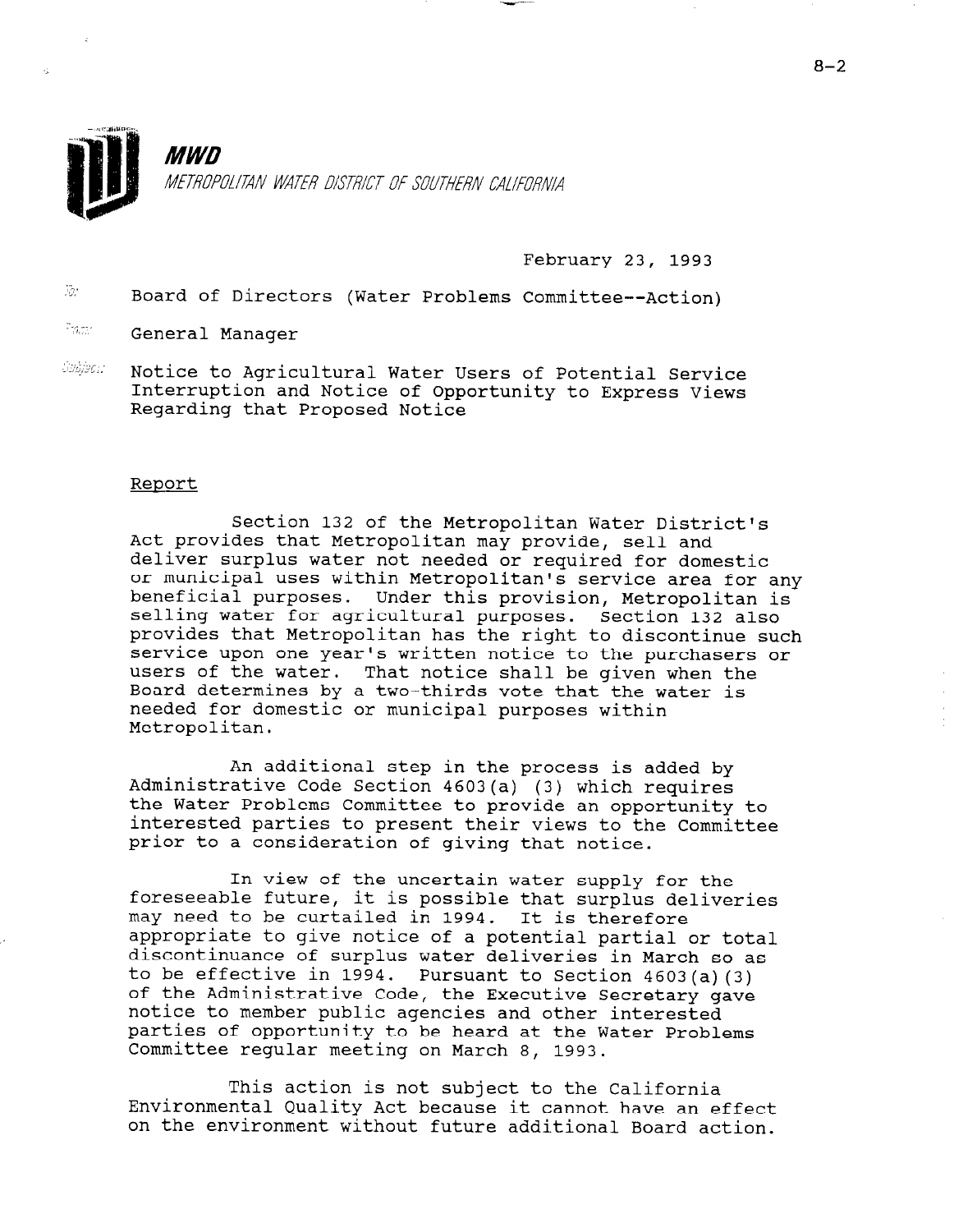Board of Directors -2- February 23, 1993

Board Committee Assignment

This letter was referred for action to:

The Water Problems Committee pursuant to Section 2480 of Metropolitan's Administrative Code granting it the authority to study, advise, and make recommendations with regard to policies regarding the sale and delivery of water for various uses.

### Recommendation

## Water Problems Committee for Action

It is recommended that the Board adopt the attached resolution directing the giving of notice of potential discontinuance of service of surplus water.

Con Boroman Dey

NT:bvf

Attachment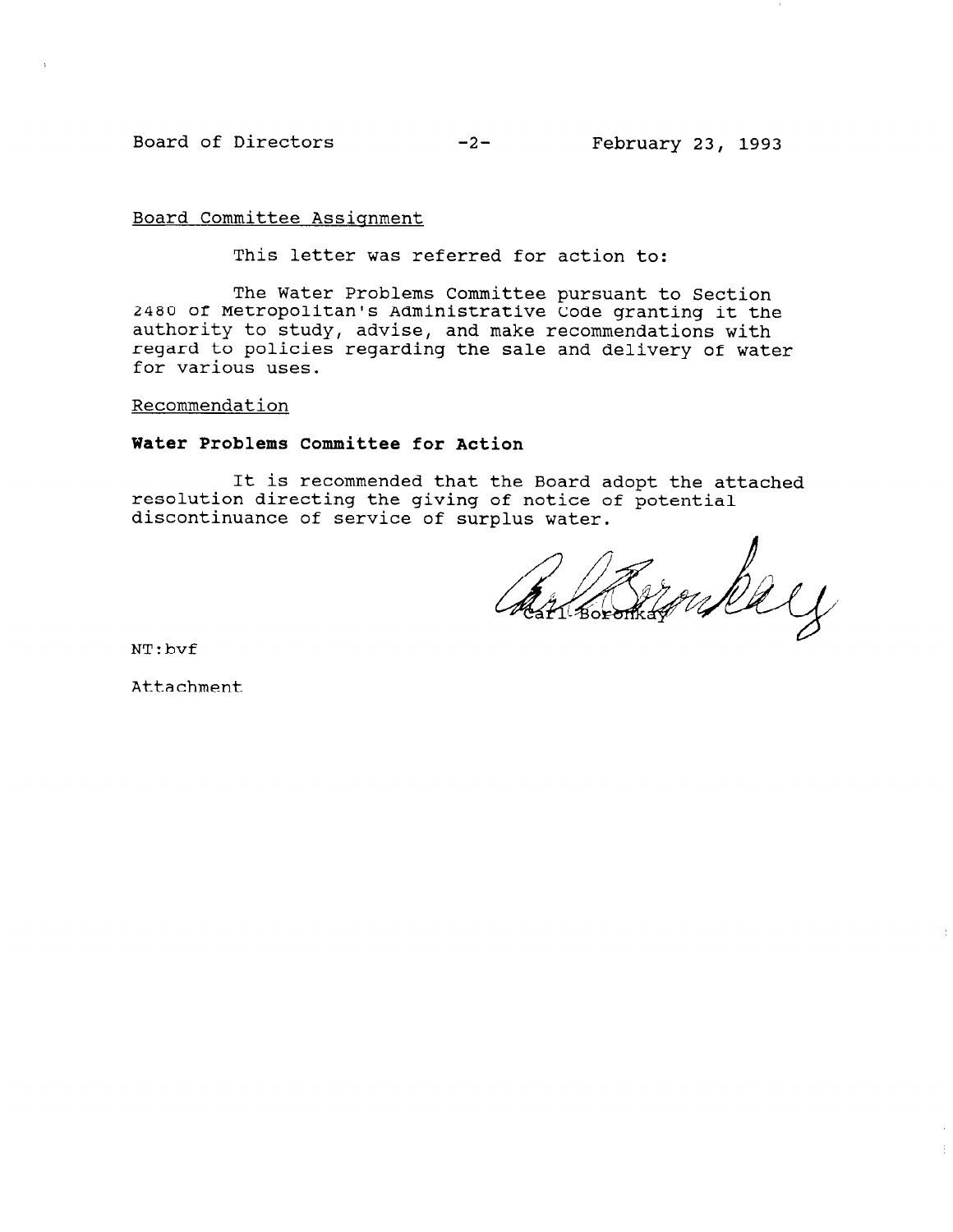### RESOLUTION

## RESOLUTION OF MARCH 9, 1993 OF THE BOARD OF DIRECTORS OF THE METROPOLITAN WATER DISTRICT OF SOUTHERN CALIFORNIA DIRECTING THE GIVING OF NOTICE OF POTENTIAL DISCONTINUANCE OF SERVICE OF SURPLUS WATER IN 1994

Whereas, progress toward the completion of the State Water Project has not been adequate enough to enable it to keep pace with increasing demands by contractors for service from the project, and this has reduced the State's ability to reliably meet The Metropolitan Water District of Southern California's ("Metropolitan") annual requirements for State project water in dry years; and

Whereas, it is possible that California will be limited in its use of Colorado River water in 1994 and future years, with Metropolitan being the California agency most affected by such limitation; and

Whereas, due to uncertainties caused by potential operating restrictions such as Decision 1630 and enforcement of the Federal Endangered Species Act, the potential for future water supply shortages exists; and

Whereas, if there is insufficient precipitation during the winter of any future year the State Water Project water supply would be inadequate to meet the demands of contractors to the project; and

Whereas, Metropolitan's purpose under the Metropolitan Water District Act is to serve water for domestic and municipal purposes; and

Whereas, under Section 132 of the Metropolitan Water misteas, and secorem iss of the necropolitan may be directly such water is in excess to the domestic and municipal needs or requirements within Metropolitan; and

Whereas, heretofore water for agriculture has been supplied on the condition that such supply can be discontinued upon the giving of the notice required by said Section 132; and

Whereas, Section 132 of the Metropolitan Water District Act requires that Metropolitan give the purchaser or user of surplus water one year's written notice that Metropolitan will discontinue the supply of surplus water;  $\frac{11}{2}$